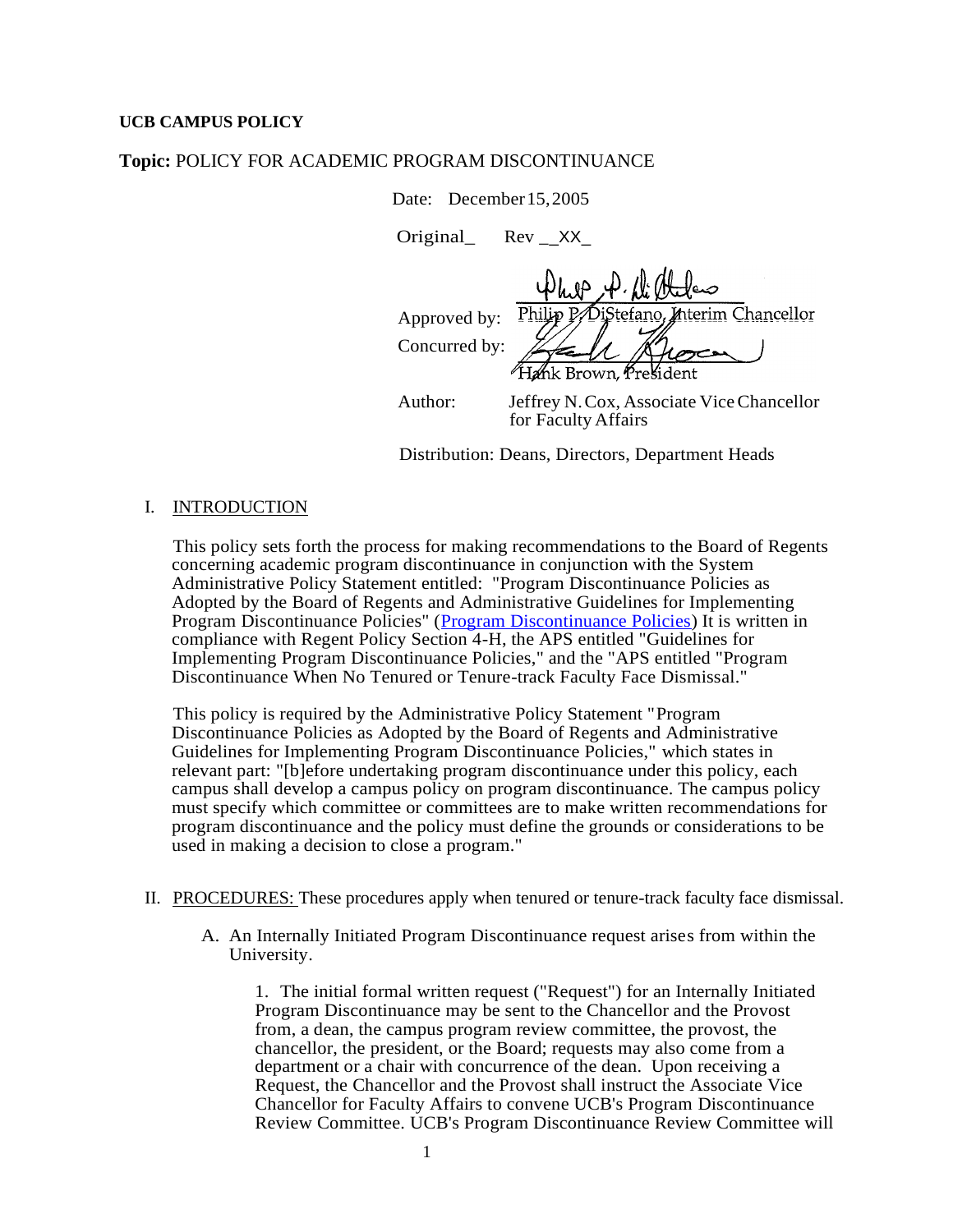consist of the standing members of UCB's Program Review Panel, up to three additional faculty members (one named by the chair of the Boulder Faculty Assembly; others by the AVC for Faculty Affairs) in order to bring the number of voting members of the committee to at least eleven, and,

serving as ex officio, non-voting members, the Associate Vice Chancellors for Graduate Education and for Undergraduate Education and the Vice Provosts for Diversity and for Budget and Planning. The AVC for Faculty Affairs will chair the committee but will not vote.

- 2. In collaboration with the Chancellor and the Provost, this augmented program review committee will review the request and will gather responses from the faculty, students and staff of the unit recommended for closure, the chair, the relevant dean, the dean of libraries, and the dean of the graduate school as well as from other faculty, students and staff in units affected by the possible closure. Having completed its collection of data, the committee will decide whether there are grounds/considerations as set forth in this policy for discontinuance. The committee will prepare a written report of its findings and submit it to the Provost. The Provost will review this report and submit it to the Chancellor, offering reasons for concurring or disagreeing with the committee's recommendation.
- 3. The Chancellor, the Provost, and the program review committee must consider the following grounds/ considerations:
	- a. Before making a recommendation for academic program discontinuance for educational reasons, the Chancellor, the Provost and the committee must consider:
		- 1. The long-term campus, state, regional and national needs for such academic or research efforts;
		- 2. The quality of the campus' program as evidenced in the academic and research efforts of faculty and staff, and students; materials concerning the program's educational and research/ creative work efforts as recorded in, for example, accreditation or program review should be examined, as well as materials and facilities (library collections, laboratories, field support facilities, etc.);
		- 3. The importance of the program as a support for, or as an integral part of, other campus or University academic and research programs;
		- 4. The importance of the program to a full university education;
		- 5. The importance of the program to the state or region in terms of its cultural, historic, political, economic, or other social aspects;
		- 6. The importance of the program to the state or region in terms of its geologic, geographic, environmental, or other physical aspects; and
		- 7. The ability or inability of other academic or research institutions to provide equivalent academic or research efforts.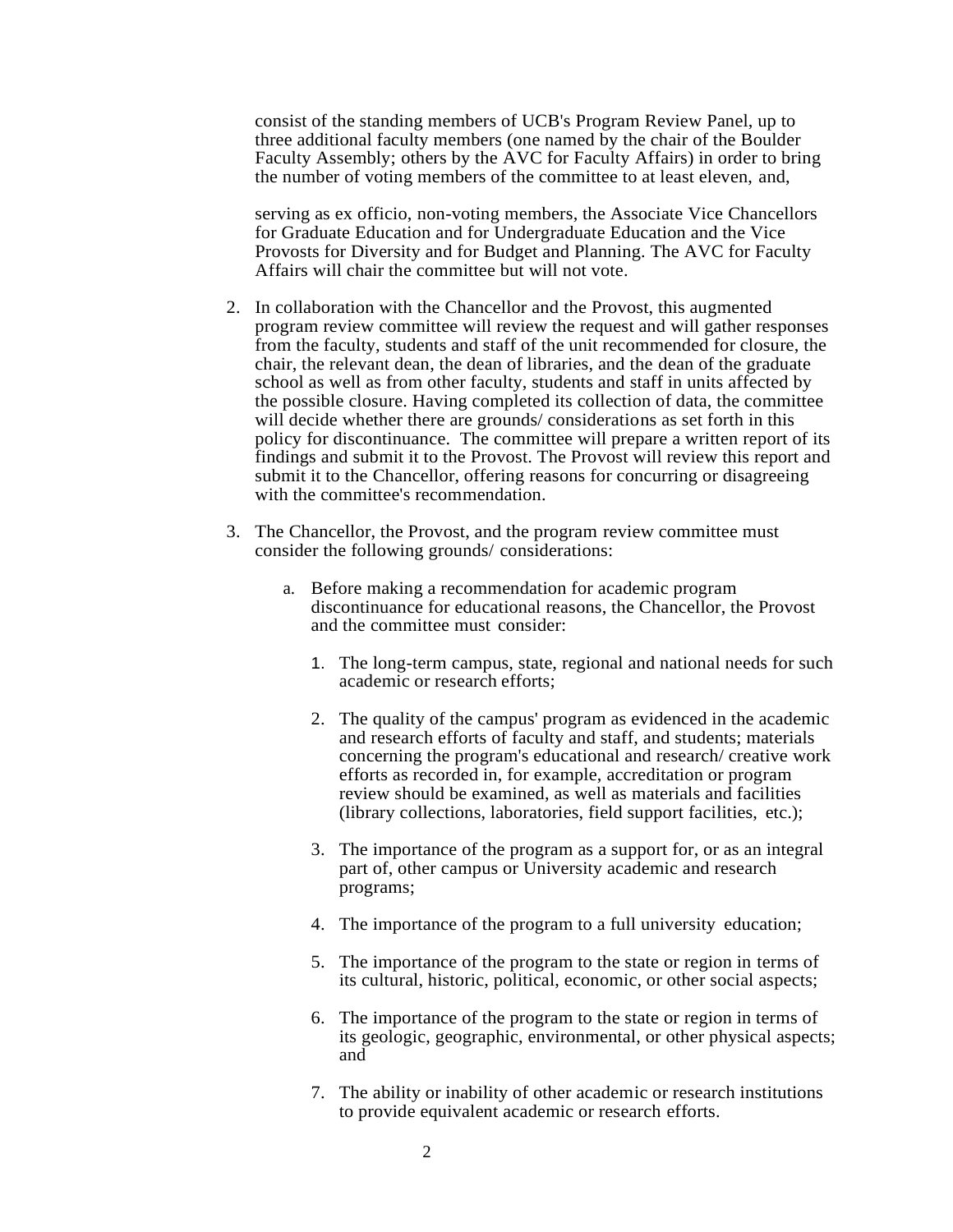- b. Before making a recommendation for program discontinuance due to budgetary constraints, resource allocation issues or other financial matters, the Chancellor, the Provost and the committee must consider:
	- 1. Actual or projected revenues and costs of the program including both direct and indirect costs;
	- 2. Potential cost savings or losses from elimination of the program;
	- 3. Efficiency of program operations in relation to revenues and expenditures (and, where relevant, credit hours and research dollars);
	- 4. The program's contribution to the campus' fiscal health; and
	- 5. Performance data related to the program such as multi-year trends and projections for enrollment, retention, completion, placements, and impacts on other programs as well as student/ faculty ratios, courses taught by tenure/ non-tenure track, research productivity, programmatic cost benefit analysis, or ability to generate income.
- c. Before making a recommendation for discontinuance of an academic program for strategic realignment reasons, the Chancellor, the Provost, and the committee must consider:
	- 1. Centrality of the program to the campus mission;
	- 2. Role of the program in the campus or college strategic plan (academic master plan);
	- 3. Ability of the program to enhance the campus' reputation in the state and nation;
	- 4. Excellence of the program or its promise for future excellence in teaching, research, or both;
	- 5. Cost of investing in the program to achieve and maintain excellence;
	- 6. Uniqueness of the program to the state, CU System, and the relevant geographic area;
	- 7. Marketplace demand for the program;
	- 8. The program's contribution to campus diversity; and
	- 9. Program's role in supporting other key programs at the campus.
- 4. Final recommendations to discontinue an academic program will be made by the Chancellor within a maximum period of 120 days from the time the initial recommendation for program discontinuance was made: from the date a formal written request for an Internally Initiated Program Discontinuance is received, the Program Discontinuance Review Committee has 60 days to submit a report to the provost; the provost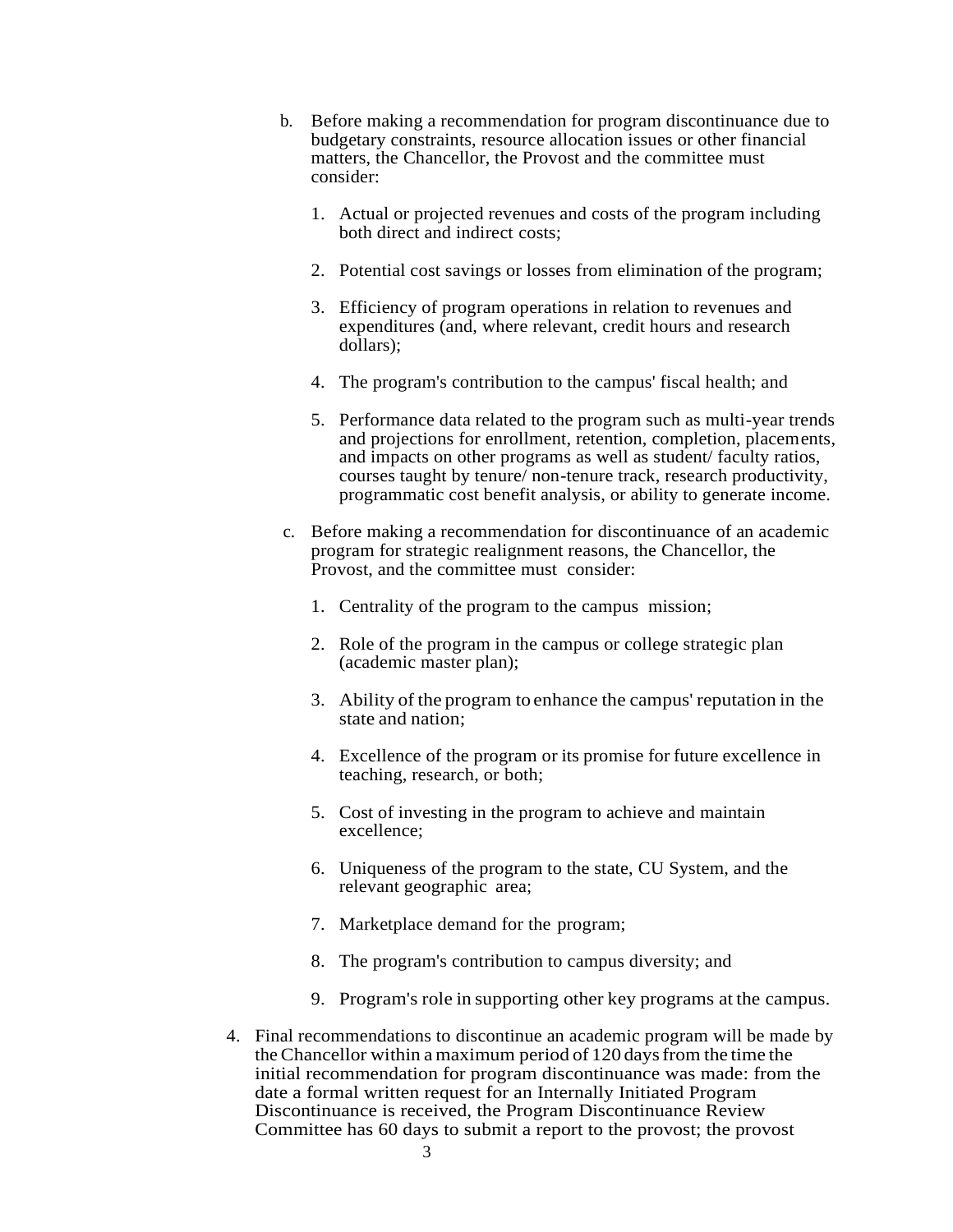must submit his/her report to the Chancellor within 30 days of receiving the committee's report; the chancellor must submit his/her report to the president within 30 days of receiving the provost's report.

All recommendations for termination of programs, including a plan for program closure and identification of tenured and tenure track appointments recommended for termination, will be submitted by the president within 60 days to the Board of Regents for action. An administrative policy statement shall provide guidance for this process (see below).

- B. Externally Initiated Program Discontinuance.
	- 1. Externally Initiated Program Discontinuance is the formal termination of a degree program by the Board of regents based upon or resulting from a Colorado Commission on Higher Education ("CCHE") policy or directive. Since CCHE policy requires that "low demand" programs be discontinued (see CCHE Policy and Procedures for Discontinuance of Academic Degrees with Low Program Demand, Section I, Part G, especially 4.02.01), a decision by the Board of Regents to close the program in anticipation of CCHE action is an Externally Initiated Program Discontinuance. In the case of externally initiated program discontinuance, the Program Review Discontinuance Committee will advise and make recommendations to the Provost who will in turn make recommendations to the Chancellor. If an exemption from discontinuance is to be sought, the full consultation outlined for internally initiated program discontinuance need not be pursued, with the committee submitting to the Provost the justifications for seeking the exemption. If a recommendation for discontinuance is to be made, and, in particular, if any plan to terminate tenured or tenure track faculty appointments arises as a result of Externally Initiated Program Discontinuance, then the committee, the Provost, and the Chancellor must follow all the provisions outlined in this policy
	- 2. The Chancellor may seek from the Board of Regents up to three undergraduate program exemptions from closure for low demand programs that are deemed significant to the role and mission of the institution. Decisions about which low demand programs should be exempted are made by the Chancellor after consultation with the Provost and the augmented program review committee, using the considerations/ grounds set forth above. The request for exemption should include any and all information which will inform the Board and the Commission in their evaluation of the program including how the program fits into the short range and long range plans of the University.

## III. IMPLEMENTATION OF PROGRAM DISCONTINUANCE

If an academic program is to be discontinued where tenured or tenure track faculty face dismissal, the procedures outlined in the "Administrative Policy Statement for Implementing Program Discontinuance" shall be followed. The relevant sections are:

A. **Termination of Faculty:** Termination of appointments of tenured faculty or those with unexpired term appointments may occur as the result of formal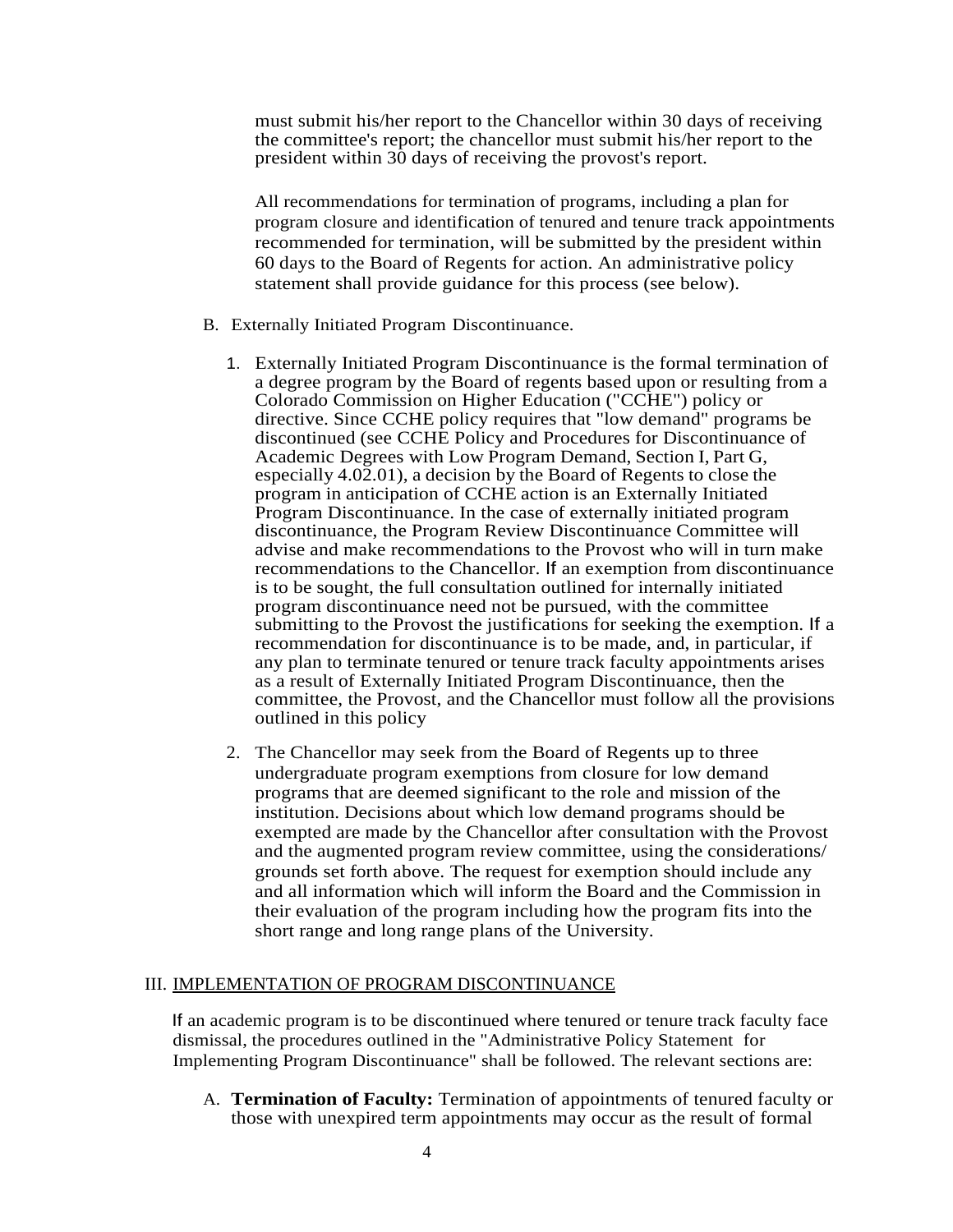discontinuance of an academic program or department of instruction in accordance with the procedures in Section II.A.2 above. Once a decision to terminate a program has been made, recommendations on termination of appointments of individual faculty members rostered in the organizational unit under review will be made by the chancellor in consultation with appropriate faculty and administrators. All plans for termination of individual appointments will be reviewed and approved by the president and the Board of Regents prior to implementation. Unless there is a compelling academic reason to do otherwise, no appointment of a faculty member with tenure will be considered for termination until the appointments of faculty members in the unit without tenure have been considered for termination.

- B. **Notification to Faculty Members and Students:** Following formal approval of termination plans by the Board of Regents, one year's formal notice (the Notice Year) will be provided to tenured faculty whose appointments are to be terminated. The year's notice will commence at the beginning of the academic year following formal approval by the Board. A faculty member without tenure who is terminated for reasons of program discontinuance will be given notification consistent with principles adopted by the Board of Regents on August 27, 1966. Timing for phasing out programs and displacing faculty members will be based on institutional needs, including analysis of reasonable time for enrolled students to complete their degree programs. Before terminating a degree program, every reasonable effort will be made to allow students to complete their degree program. Program or campus transfers will be made if mutually acceptable to the student and the receiving department. Students will be provided advising assistance with respect to their academic program options. Students will be notified of program closure and timing for phasing out programs.
- C. **Obligations to Tenured Faculty:**  Before terminating the appointment of a faculty member with tenure because of program discontinuance, reasonable efforts will be made to find another suitable position for the faculty member within the University. Inter-departmental or inter-campus transfers may be made only if mutually acceptable. Faculty retraining during the Notice Year should be provided under the sponsorship of the campus where the program is discontinued if, in the judgment of the University and the faculty member, such retraining will prepare the faculty member for another suitable University position. Any retraining opportunities shall not interfere with the faculty member's assigned teaching and other professional obligations during the Notice Year. Faculty members meeting age and service requirements as specified in University policy have the option to retire.
- D. **Severance Pay:** After exhaustion of the options in III.C above, the tenured faculty member may be terminated involuntarily and with applicable severance pay. Faculty members who elect to resign or retire from the University may not receive severance pay. In order to be eligible for severance pay, faculty members must fulfill their assigned teaching and other professional obligations throughout the Notice Year. Upon termination, severance pay in the amount of base salary for one academic year will be provided by the campus where the program is discontinued.
- E. **Reinstatement Rights of Tenured Faculty:** If a program is reinstated within three years at the campus where it was discontinued, tenured faculty members who were terminated will have a right to reinstatement, provided positions are available and the position is substantially similar in responsibilities to the one previously held by the faculty member.
- F. **Notification, Rights and Options of Tenure Track Faculty:** After the Board of Regents formally approves the termination of a program and the program discontinuance plan, the campus shall provide those tenure track faculties identified in the plan for termination with at least one year of notice before